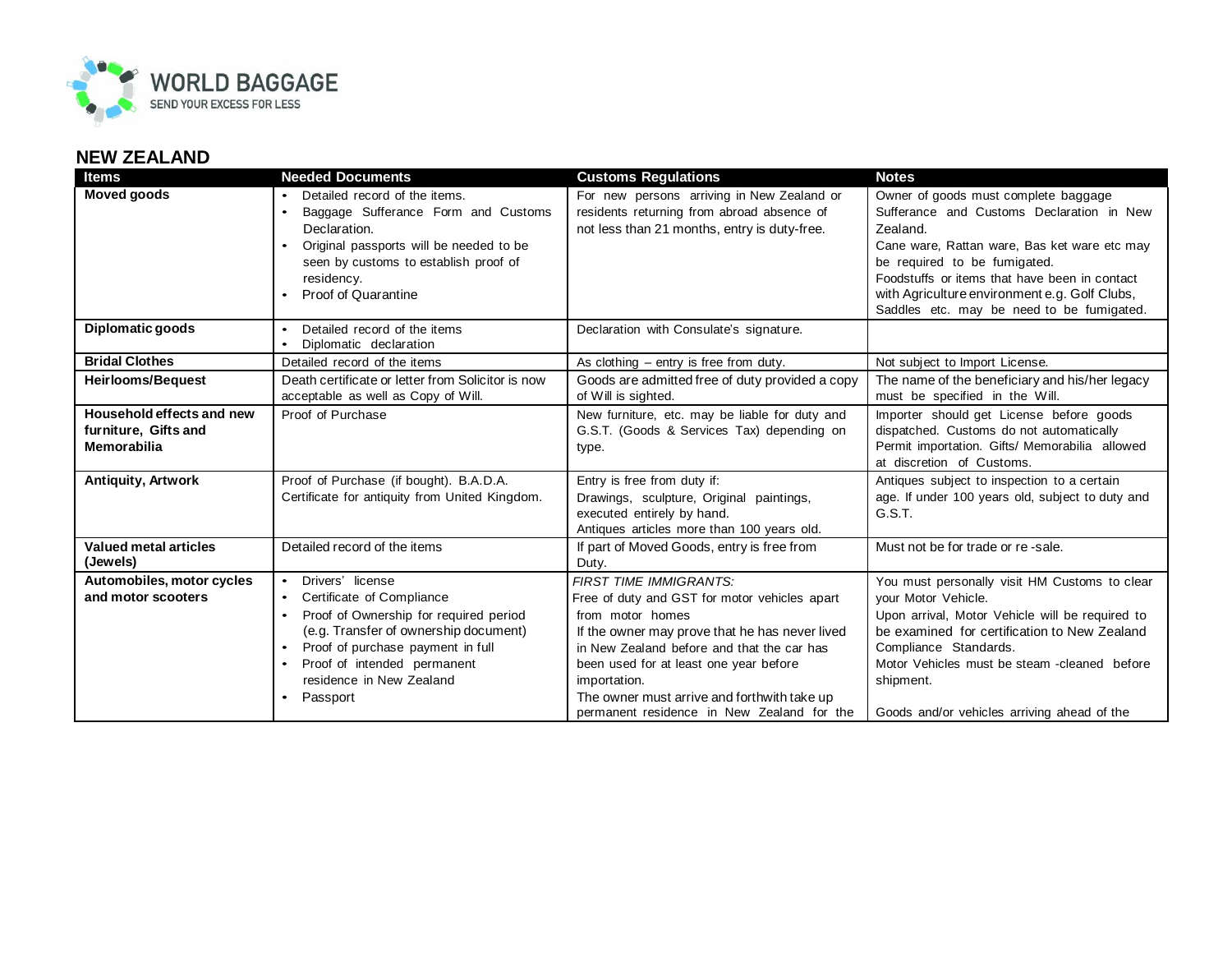

## **NEW ZEALAND**

| <b>Items</b> | <b>Needed Documents</b>                               | <b>Customs Regulations</b>                                                                                                                                                                                                                                                                                                                                                                                                                                                                                                                                                                                                     | <b>Notes</b>                                                                                                                                                                                                                                                                                                                                                                                                                                                                                                                                                                                                                                                                                                                                                                                                                                                                                                                                                                                                                                                                                                                                                                                                                                                                                             |
|--------------|-------------------------------------------------------|--------------------------------------------------------------------------------------------------------------------------------------------------------------------------------------------------------------------------------------------------------------------------------------------------------------------------------------------------------------------------------------------------------------------------------------------------------------------------------------------------------------------------------------------------------------------------------------------------------------------------------|----------------------------------------------------------------------------------------------------------------------------------------------------------------------------------------------------------------------------------------------------------------------------------------------------------------------------------------------------------------------------------------------------------------------------------------------------------------------------------------------------------------------------------------------------------------------------------------------------------------------------------------------------------------------------------------------------------------------------------------------------------------------------------------------------------------------------------------------------------------------------------------------------------------------------------------------------------------------------------------------------------------------------------------------------------------------------------------------------------------------------------------------------------------------------------------------------------------------------------------------------------------------------------------------------------|
|              | • Price deregistration<br>• Invoice<br>• Import Entry | first time and have the legal authority to do so<br>i.e. residence visa.<br>If the car is imported for his own personal use<br>with no intention to sell or use it for hire for at<br>least 24 months.<br>The owner must be prepared to give a written<br>undertaking that if he sells or disposes of<br>the vehicle within two years of the date of its<br>importation, he will have to pay an amount<br>equal to the G.S.T. which would otherwise be<br>payable.<br>RETURNING NEW ZEALAND NATIONALS:<br>may import liable to payment of GST on<br>vehicle purchase price, ocean freight and in<br>transit insurance premium. | owner cannot be granted duty free entry at the<br>time of arrival because eligibility for the<br>concessions referred to above cannot be<br>established until the o wner arrives to take up or<br>resume permanent residence.<br>To prevent the importer having to pay<br>unnecessary and irrecoverable storage costs in<br>the intervening period, Customs will release the<br>goods, in the absence of the owner, to a<br>nominee appointed by the o wner, provided that<br>the following requirements are met:<br>A nominee (friend, relative, agent, etc.) of the<br>owner must apply to Customs at the port in<br>New Zealand where the goods or vehicle will<br>arrive, to arrange for Customs clearance. The<br>nominee will need to have:<br>(a) documentary proof of authority to act for<br>the owner.<br>(b) documentary proof to show that the<br>owner is taking up permanent residence in<br>New Zealand for the first time, or in the case<br>of a returning resident, has been living<br>abroad for not less than 21 months.<br>The nominee will then be required to:<br>(a) complete a Customs sight entry and<br>lodge it with customs.<br>(b) pay Customs a cash deposit equal to the<br>full amount of Customs charges that would<br>normally be payable on the vehicle or<br>goods. |
|              |                                                       |                                                                                                                                                                                                                                                                                                                                                                                                                                                                                                                                                                                                                                |                                                                                                                                                                                                                                                                                                                                                                                                                                                                                                                                                                                                                                                                                                                                                                                                                                                                                                                                                                                                                                                                                                                                                                                                                                                                                                          |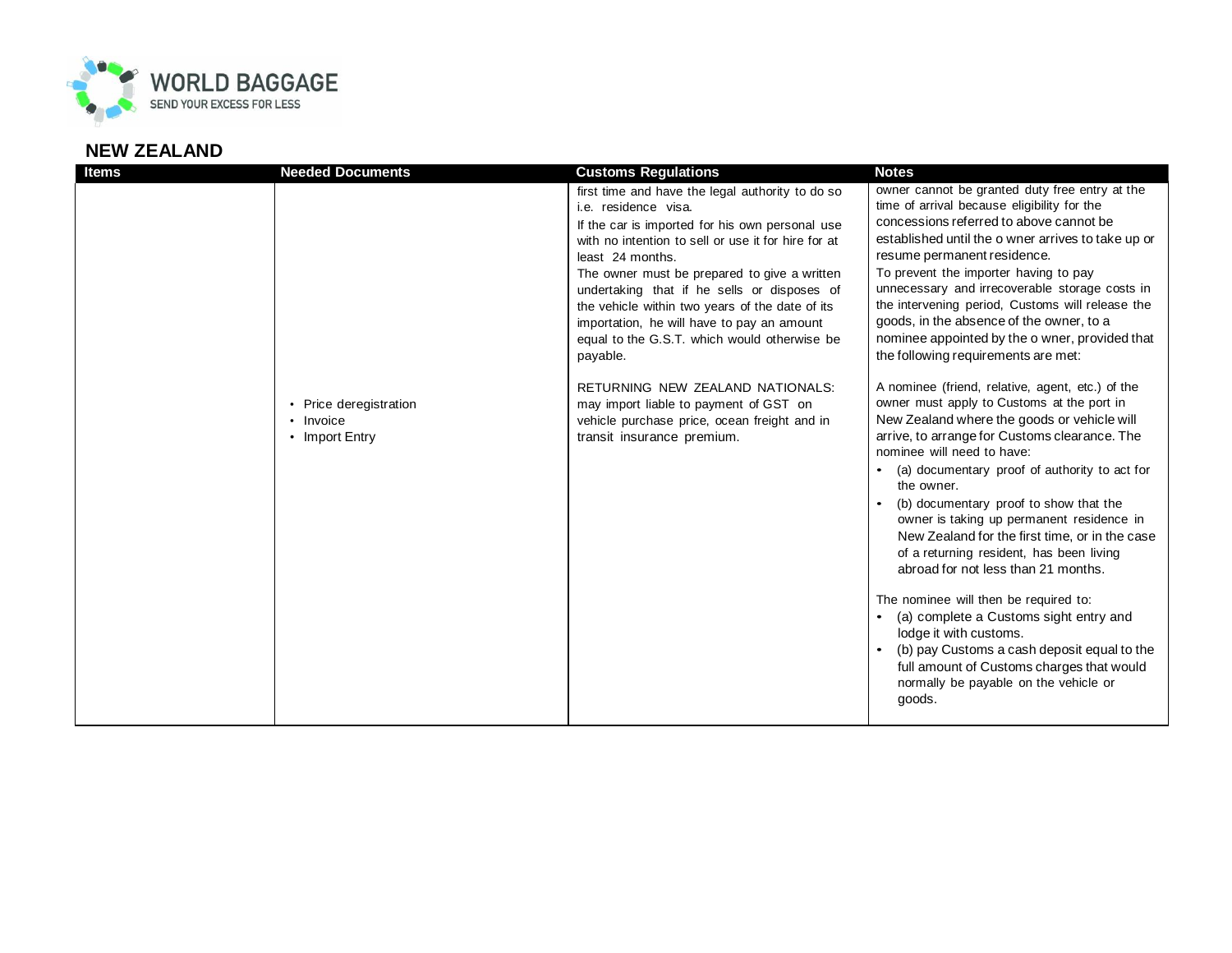

## **NEW ZEALAND**

| <b>Items</b>                                   | <b>Needed Documents</b>                                                                                                                                          | <b>Customs Regulations</b>                                                                                 | <b>Items</b>                                                                                                                                                                                                                                                                                                                                                                                                          |
|------------------------------------------------|------------------------------------------------------------------------------------------------------------------------------------------------------------------|------------------------------------------------------------------------------------------------------------|-----------------------------------------------------------------------------------------------------------------------------------------------------------------------------------------------------------------------------------------------------------------------------------------------------------------------------------------------------------------------------------------------------------------------|
|                                                |                                                                                                                                                                  |                                                                                                            | When the owner arrives in New Zealand the<br>deposit will be refunded provided all the<br>conditions governing concessionary entry can<br>be met at that time.                                                                                                                                                                                                                                                        |
| Left-hand-Drive automobiles                    |                                                                                                                                                                  |                                                                                                            | Approval required by Land Transport Authority<br>before import allowed.                                                                                                                                                                                                                                                                                                                                               |
| <b>Trailers</b> , Caravans                     | Documentary evidence of ownership.                                                                                                                               | Entry is free from duty, part of "removal<br>goods".                                                       |                                                                                                                                                                                                                                                                                                                                                                                                                       |
| <b>Boats</b>                                   | Virtually same as above requirements for<br>motor vehicles. However, subject to some<br>variations i.e. how powered, if for commercial<br>use, overall size etc. |                                                                                                            | Strongly recommend apply N.Z. Customs for<br>clarification with exact details.                                                                                                                                                                                                                                                                                                                                        |
| Weapons                                        |                                                                                                                                                                  | Pistols and revolvers prohibited. Used rifles<br>and shotguns subject to conditions of<br>"Removal goods". | Authorization must be get from firearms officer<br>at the local Police Station.                                                                                                                                                                                                                                                                                                                                       |
| <b>Incitements, Narcotics</b><br>(Drugs),      |                                                                                                                                                                  | Importation not allowed.                                                                                   |                                                                                                                                                                                                                                                                                                                                                                                                                       |
| Vegetable products and<br><b>Plants</b>        |                                                                                                                                                                  | Most plants and products are not allowed.                                                                  | Must not dispatch without checking whether<br>permitted entry.<br><b>VERY STRICT REGULATION.</b>                                                                                                                                                                                                                                                                                                                      |
| Pets (dogs, cats)                              | Health certificate.                                                                                                                                              | Entry is free from duty.                                                                                   | Subject to strict quarantine regulations.                                                                                                                                                                                                                                                                                                                                                                             |
| Pornographic materials<br>books and magazines) |                                                                                                                                                                  | Importation not allowed.                                                                                   |                                                                                                                                                                                                                                                                                                                                                                                                                       |
| Other banned items.                            |                                                                                                                                                                  |                                                                                                            | Certain types of weapons such as flick knives,<br>knuckle-dusters, swordsticks, and any<br>weapon designed or disguised to give the<br>appearance of another article.<br>Ivory in any form. Tortoise or sea turtle shell.<br>Meat or other food made from whales.<br>dolphins, rare cranes, and pheasants or sea<br>turtles. Medicines using musk, or rhinoceros or<br>tiger derivatives such as ground horn or bone. |